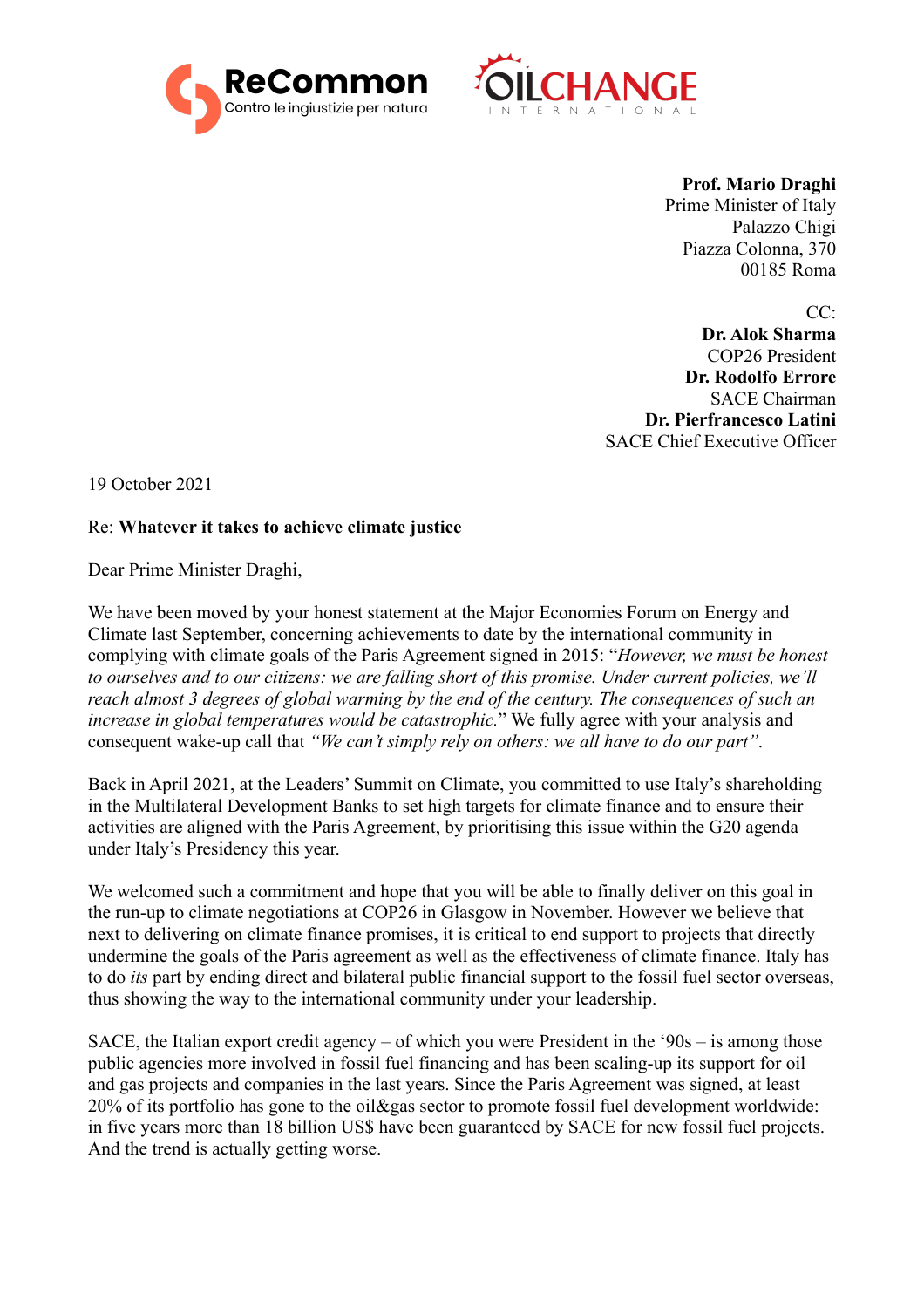



In these days SACE's board is considering the approval of significant support for exporters involved in the gigantic Artict LNG-2 project, while the French government is distancing itself from it, not to mention the approval of guarantees for Coral South and Mozambique LNG projects and the one still pending for Rovuma LNG: gas mega-projects which are triggering ominous consequences for both the environment and people in Mozambique. Moreover the preliminary assessment for support of the EACOP pipeline, which would cut 1443 kilometres through Uganda and Tanzania, is also underway.

SACE's continued support to fossil fuel projects is fundamentally incompatible with meeting the goals of the Paris agreement, given that there is no further room for fossil fuel development under a credible 1.5°C pathway.

As clearly acknowledged earlier this year by the International Energy Agency, there can be no investments in new fossil fuel supply in a 1.5°C pathway.

The UK government – which is co-charing COP26 with Italy - has already announced its decision to end international public support, including Export Finance, for fossil fuels. Furthermore, the UK and the EIB are seeking to launch a joint statement together with other governments and public finance institutions on ending public finance for fossil fuels at COP26. Six more European countries plus the UK, under France's leadership, have announced their new Export Finance for Future platform committing their ECAs to stop any support for coal and assess how to reduce their cover for oil&gas operations in the next years. Furthermore, in January 2021 EU Foreign Ministers committed to discourage all further investments into fossil fuel-based energy infrastructure projects in third countries.

Italy is currently lagging behind in ending public financial support for the fossil fuel, but it has an opportunity to act and join a group of first movers on this agenda, including by joining the UK, the EIB and other leading governments and institutions in signing a joint statement on ending public finance for fossil fuels at COP26. The time has come to do *whatever it takes to save the climate* by ensuring a just and managed phase-out of the oil&gas economy.

We ask you to soon align SACE's policy with UK Export Finance's commitment, thus strengthening the credibility of the chairing of COP26.

We also request that ending international public finance for all fossil fuels, *including from ECAs*, be established as a priority outcome for the COP26 summit in this crucial year for the fight against climate change.

As you stated, "*We must honour our climate pledges and, in some cases, be ready to make bolder ones*". The time to be brave is now and global leaders will be hardly given new opportunities in the eyes of world population, if they fail this year.

Yours sincerely,

Laurie van de Burg, Campaign Manager Global Public Finance **Oil Change International**, United States

Simone Ogno, Finance and Climate campaigner **ReCommon**, Italy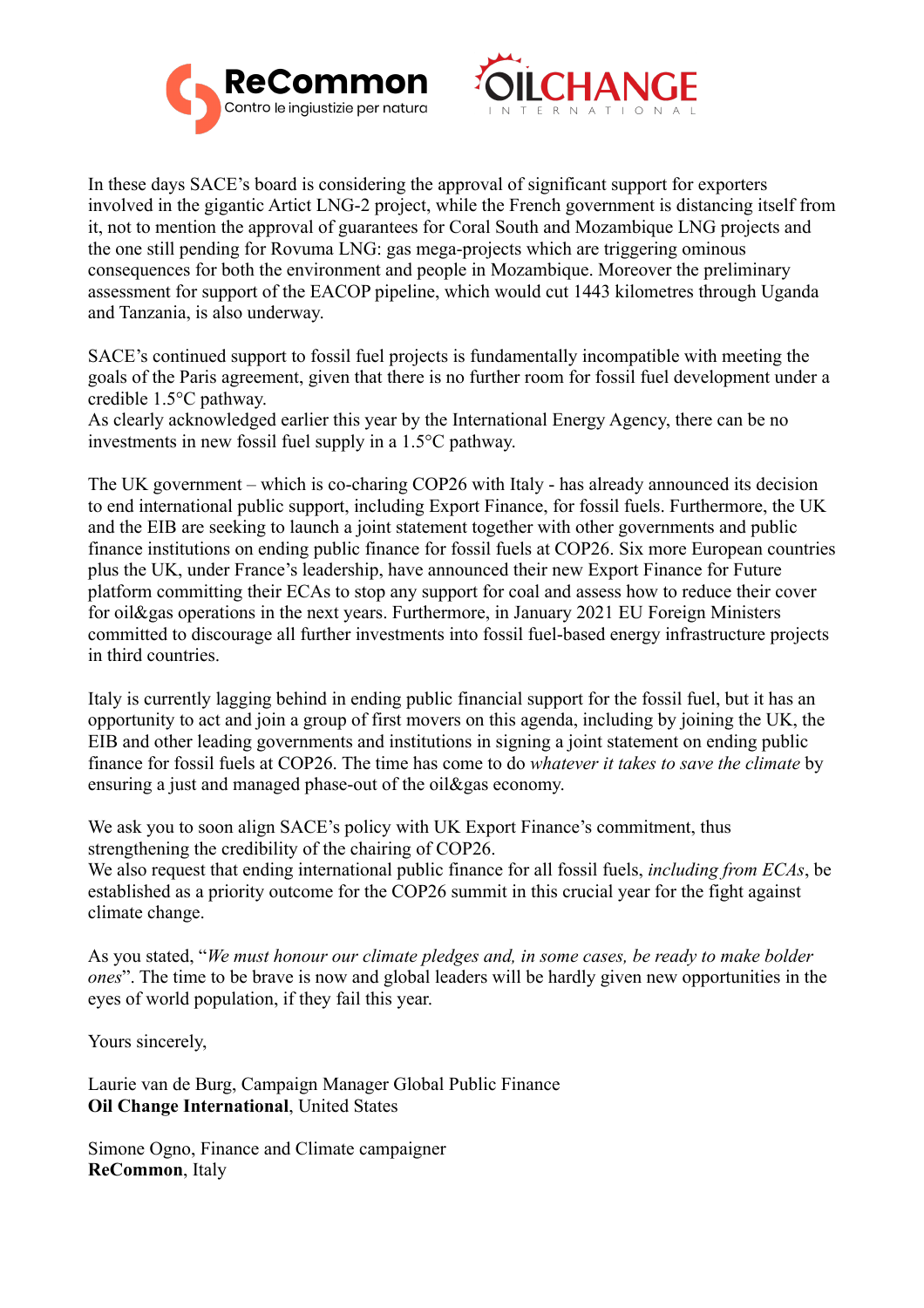*With the support of* Anabela Lemos, Board Director **JA! Justiça Ambiental**, Mozambique

Landry Ninteretse, Regional Director **350Africa.org**, South Africa

Edwin Mumbere, Coordinator **Centre for Citizens Conserving Environment (CECIC)**, Uganda Katherine Robinson, Head of Campaigns **Natural Justice,** South Africa

Richard Matey, Executive Director **Alliance for Empowering Rural Communities**, Ghana

Topo Aime Dobo, President **Collectif des Leaders pour le Développement durable de l'Afrique (CLDA)**, Côte d'Ivoire

Maurice Ouma Odhiambo, Executive Director **Jamaa Resource Initiatives**, Kenya

Giuseppe Onufrio, Direttore esecutivo **Greenpeace Italia**, Italia

Edoardo Zanchini, Vicepresident **Legambiente**, Italy

Lucie Pinson, Director **Reclaim Finance**, France

Anna-Lena Rebaud, Climate and Just Transition campaigner, **Les Amis de la Terre**, France

Regine Richter, Energy and Finance campaigner **urgewald**, Germany

Murray Worthy, Gas campaign leader **Global Witness**, United Kingdom

Nicholas Hildyard, Co-director **Corner House**, United Kingdom

Niels Hazekamp, Senior Policy officer **Both ENDS**, Netherlands

Nick Bryer, European Campaigns Director **350.org**, United Kingdom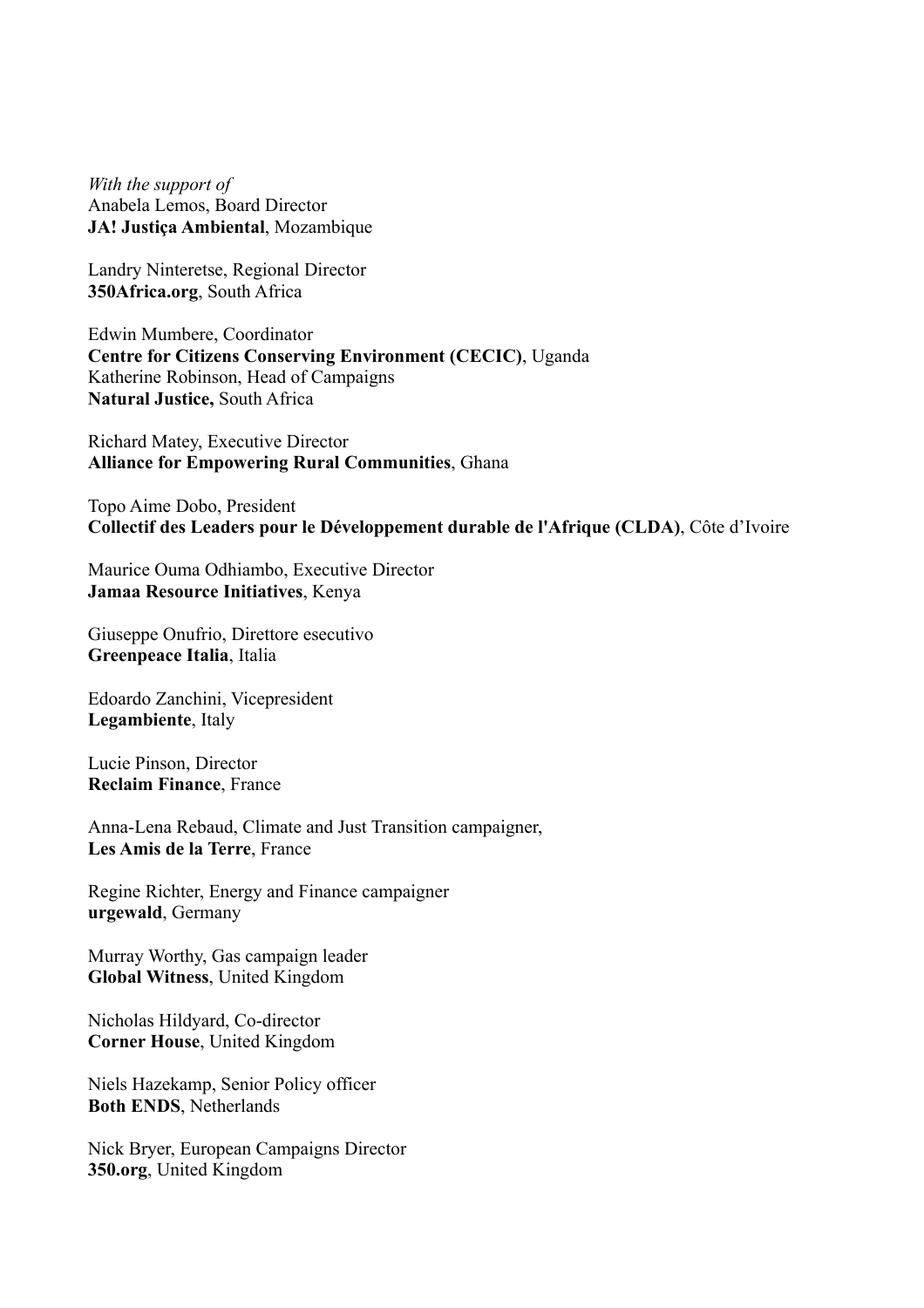Paul de Clerck, Economic Justice campaign Coordinator **Friends of the Earth Europe**, Belgium

Pascoe Sabid, Researcher and campaigner **Corporate Europe Observatory**, European Union

Ryan Brightwell, Researcher and editor **BankTrack**, Netherlands

Sarah Brown, Senior Energy & Climate Analyst **Ember**, United Kingdom

Eigil Johannisson, Sustainable Finance Advisor **ActionAid Denmark**, Denmark

Sebastian Breer, Policy Advisor Climate & Energy **WWF Germany**, Germany

Vanessa Buth, Campaigner **Just Finance International/VE**, Denmark

Luiz Vieira, Coordinator **The Bretton Woods Project**, United Kingdom

Davide Maneschi, Climate Change programme officer **Swedwatch**, Sweden

Thilo Papacek, Project officer **GegenStroemung – INFOE e. V.**, Germany

James Collis, Chairperson **Citizens' Climate Europe**, Netherlands

Kate Geary, Co-director **Recourse**, Netherlands

Kristian Petrick, Policy & Regulation **eco-union**, Spain

András Lukács, President **Clean Air Action Group**, Hungary

Janis Brizga, Chair **Green Liberty**, Latvia

Kate DeAngelis, International Finance Program Manager **Friends of the Earth United States**, United States